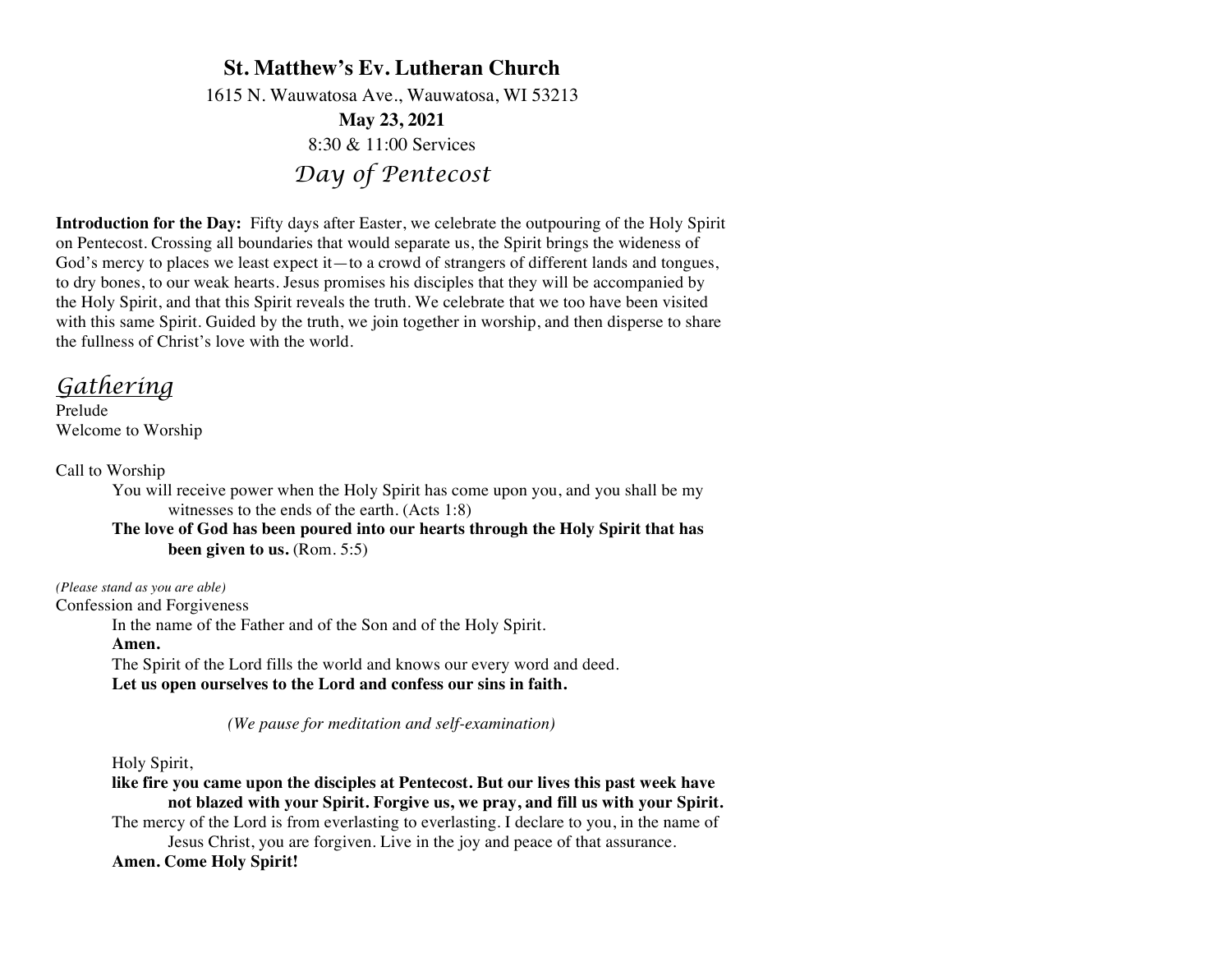# Gathering Song **They Heard the Sound of Rushing Wind**

Please meditate on the hymn text.

*They heard the sound of rushing wind; they saw the tongues of fire. The Spirit none could comprehend would now these men inspire. They spoke in languages that they had never known before. To nations close and far away God's praises now would soar.*

Text: Based on Acts 2:1-21, C.R. Symmank. Text copyright © 1993 Creative Communications. Used by permission. All rights reserved. Music: M. v. Werkmeister. Gesangbuch der Herzogl 1784. Tune: Ellacombe, 76 76 D.

Pentecost Litany

In the form of tongues of fire, the gift of the Holy Spirit was given to the people of God. **Come, Holy Spirit.**

Our God sends the Spirit to all nations to celebrate the diverse identities of all.

#### **Come, Holy Spirit.**

The Spirit of God bestows wisdom and understanding, counsel and might, knowledge, awe, and joy in the Lord.

#### **Come, Holy Spirit.**

Good and gracious Holy Spirit, **burn within our hearts.**

Apostolic Greeting

The grace of our Savior, the love of God, and the communion of the Holy Spirit be with you all.

# **And also with you.**

Prayer of the Day

Let us pray. Mighty God, you breathe life into our bones, and your Spirit brings truth to the world. Send us this Spirit, transform us by your truth, and give us language to proclaim your gospel, through Jesus Christ, our Savior and Lord, who lives and reigns with you and the Holy Spirit, one God, now and forever. **Amen.**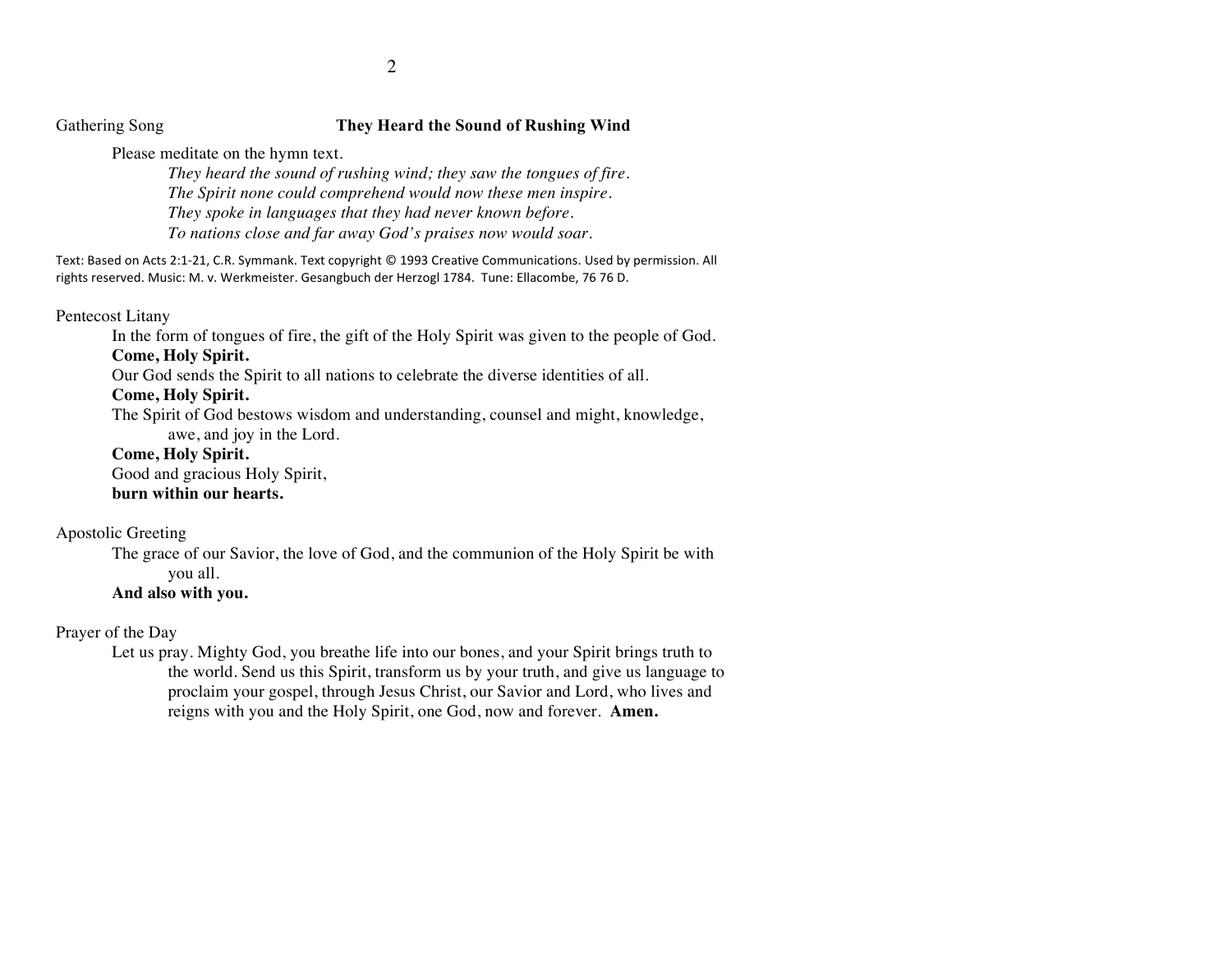# *Word*

*(Please be seated)* First Reading Acts 2:1-21

*Originally Pentecost was a Jewish thanksgiving-type festival celebrated seven weeks after Passover. On this particular Pentecost, however, the Holy Spirit is poured out upon the entire community of believers just as Jesus had promised and the scriptures had prophesied. Empowered by the Spirit, the entire community bears witness to God's activity in multiple languages.*

A reading from Acts, Chapter 2.

- When the day of Pentecost had come, [the apostles] were all together in one place. And suddenly from heaven there came a sound like the rush of a violent wind, and it filled the entire house where they were sitting. Divided tongues, as of fire, appeared among them, and a tongue rested on each of them. All of them were filled with the Holy Spirit and began to speak in other languages, as the Spirit gave them ability.
- Now there were devout Jews from every nation under heaven living in Jerusalem. And at this sound the crowd gathered and was bewildered, because each one heard them speaking in the native language of each. Amazed and astonished, they asked, "Are not all these who are speaking Galileans? And how is it that we hear, each of us, in our own native language? Parthians, Medes, Elamites, and residents of Mesopotamia, Judea and Cappadocia, Pontus and Asia, Phrygia and Pamphylia, Egypt and the parts of Libya belonging to Cyrene, and visitors from Rome, both Jews and proselytes, Cretans and Arabs—in our own languages we hear them speaking about God's deeds of power." All were amazed and perplexed, saying to one another, "What does this mean?" But others sneered and said, "They are filled with new wine."
- But Peter, standing with the eleven, raised his voice and addressed them, "Men of Judea and all who live in Jerusalem, let this be known to you, and listen to what I say. Indeed, these are not drunk, as you suppose, for it is only nine o'clock in the morning. No, this is what was spoken through the prophet Joel:
- 'In the last days it will be, God declares, that I will pour out my Spirit upon all flesh, and your sons and your daughters shall prophesy, and your young men shall see visions, and your old men shall dream dreams. Even upon my slaves, both men and women, in those days I will pour out my Spirit; and they shall prophesy. And I will show portents in the heaven above and signs on the earth below, blood, and fire, and smoky mist. The sun shall be turned to darkness and the moon to blood, before the coming of the Lord's great and glorious day. Then everyone who calls on the name of the Lord shall be saved.' "

Word of God, word of life.

### **Thanks be to God.**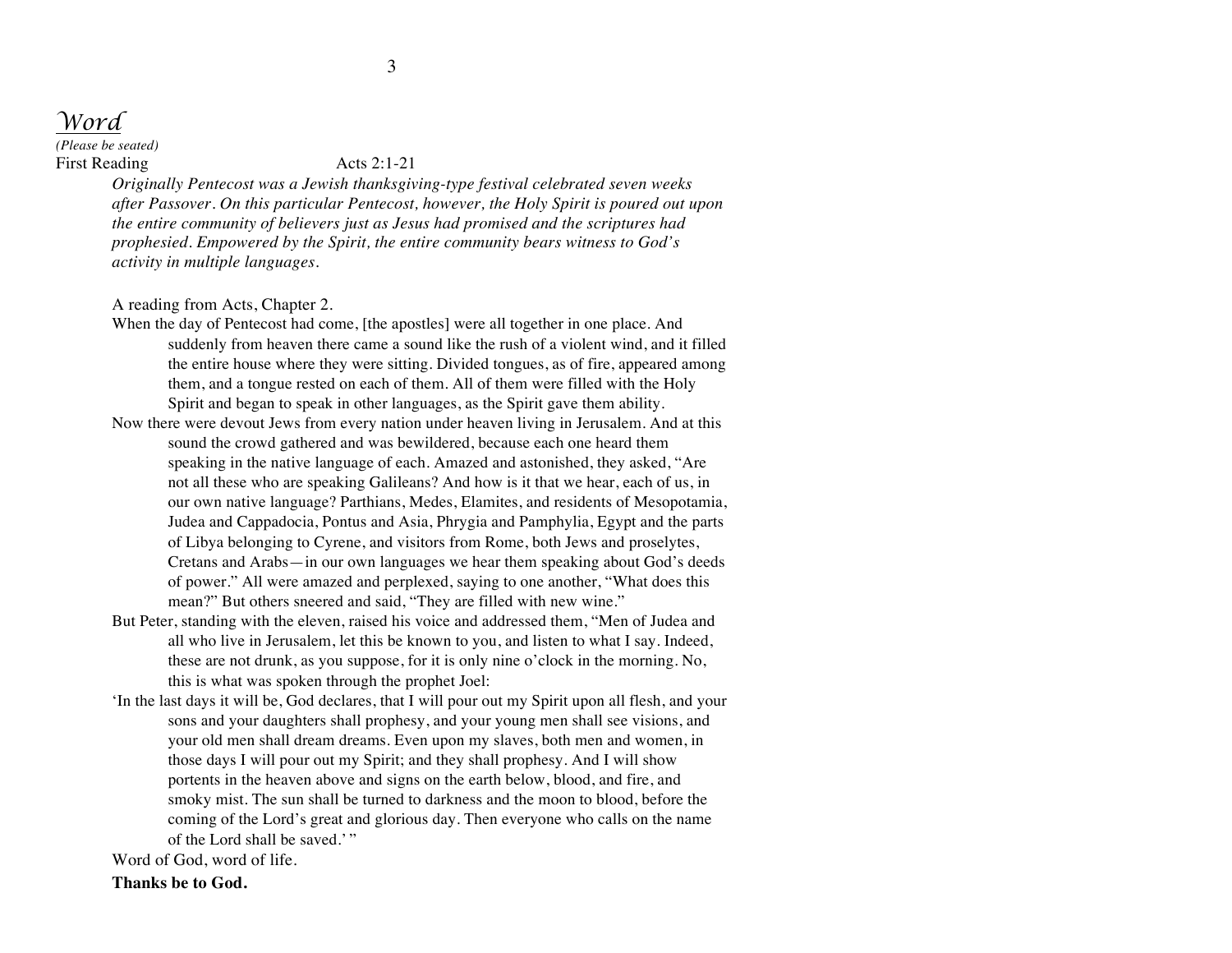*Send forth your Spirit and renew the face of the earth. (Ps. 104:30)*

Let us read responsively from Psalm 104.

How manifold are your works, O LORD! In wisdom you have made them all; the earth is full of your creatures.

**Yonder is the sea, great and wide, with its swarms too many to number, living things both small and great.**

There go the ships to and fro, and Leviathan, which you made for the sport of it.

# **All of them look to you to give them their food in due season.**

You give it to them; they gather it; you open your hand, and they are filled with good things.

**When you hide your face, they are terrified; when you take away their breath, they die and return to their dust.** 

You send forth your Spirit, and they are created; and so you renew the face of the earth.

**May the glory of the LORD endure forever; O LORD, rejoice in all your works.**

You look at the earth and it trembles; you touch the mountains and they smoke.

**I will sing to the LORD as long as I live; I will praise my God while I have my being.**  May these words of mine please God. I will rejoice in the LORD.

**Bless the LORD, O my soul. Hallelujah!**

Word of God, word of life.

**Thanks be to God.**

## Second Reading Romans 8:22-27

*By pouring the Holy Spirit into our hearts, God gives us the promised first fruit of eternal life so that we await God's future in hope. In the meantime, the Spirit also intercedes for us by carrying the prayers of our weak human hearts to God.*

A reading from Romans, Chapter 8.

- We know that the whole creation has been groaning in labor pains until now; and not only the creation, but we ourselves, who have the first fruits of the Spirit, groan inwardly while we wait for adoption, the redemption of our bodies. For in hope we were saved. Now hope that is seen is not hope. For who hopes for what is seen? But if we hope for what we do not see, we wait for it with patience.
- Likewise, the Spirit helps us in our weakness; for we do not know how to pray as we ought, but that very Spirit intercedes with sighs too deep for words. And God, who searches the heart, knows what is the mind of the Spirit, because the Spirit intercedes for the saints according to the will of God.

Word of God, word of life. **Thanks be to God.**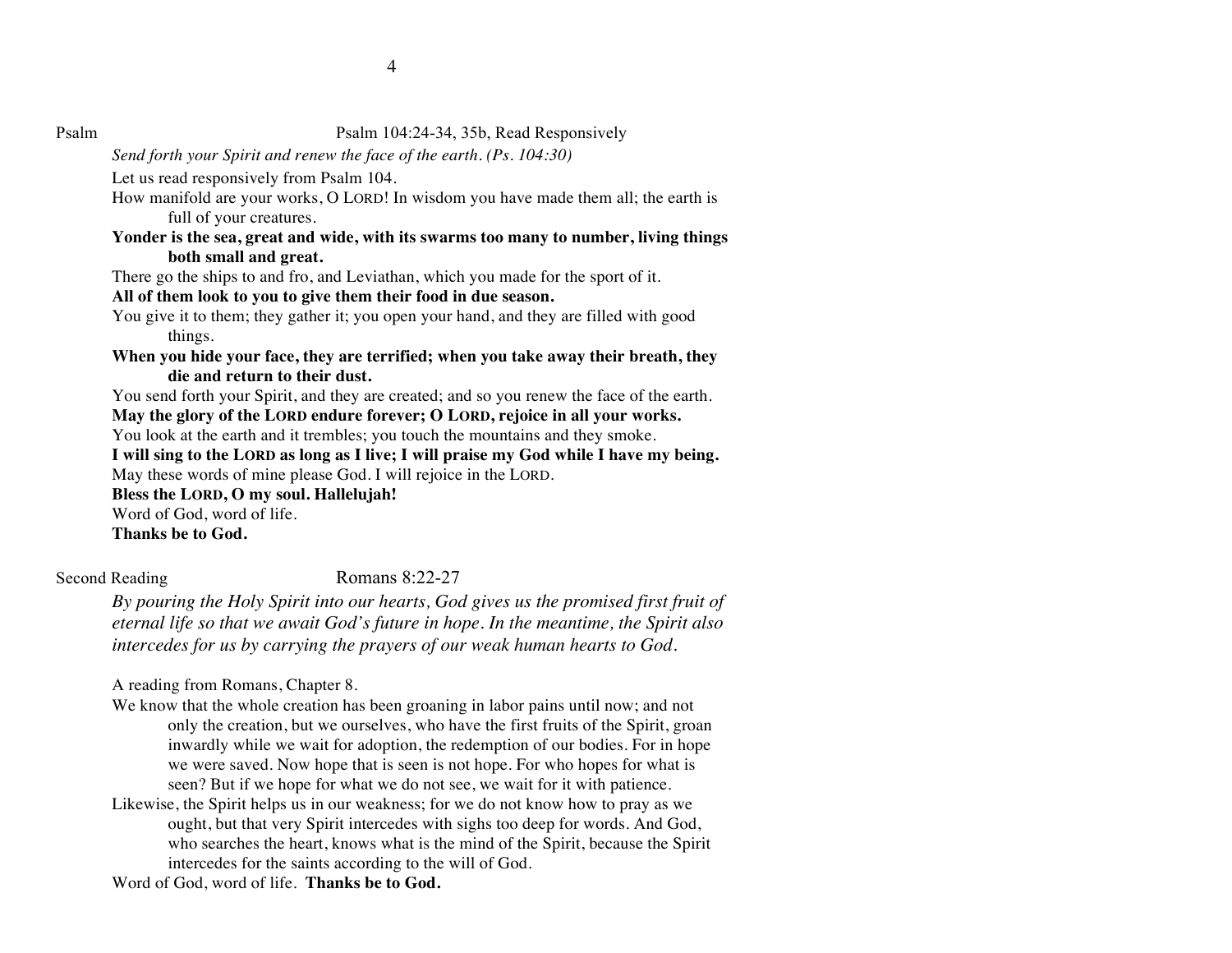#### Gospel Acclamation *The Spirit of Our God*

Please meditate on the hymn text.

*The Spirit of our God descends the earth to fill, to breath new life abroad by God's abiding will. Alleluia! By wind and flame the Spirit came, Alleluia!*

Text: C.R. Symmank. Text copyright © 1993 Creative Communications. Used by permission. All rights reserved. Music: John Darwall, 1731-1789. Tune: Darwall's 148th, 66 66 88.

*(Please stand as you are able)*

Gospel Reading John 15:26-27; 16:4b-15 *While speaking to his disciples before his death, Jesus refers to the Holy Spirit as "the Helper" and describes the difference the Spirit will make in their lives and in the world.*

The holy gospel according to John, the  $15<sup>th</sup>$  and  $16<sup>th</sup>$  chapters.

- [Jesus said,] "When the Advocate comes, whom I will send to you from the Father, the Spirit of truth who comes from the Father, he will testify on my behalf. You also are to testify because you have been with me from the beginning.
- "I did not say these things to you from the beginning, because I was with you. But now I am going to him who sent me; yet none of you asks me, 'Where are you going?' But because I have said these things to you, sorrow has filled your hearts.
- Nevertheless, I tell you the truth: it is to your advantage that I go away, for if I do not go away, the Advocate will not come to you; but if I go, I will send him to you. And when he comes, he will prove the world wrong about sin and righteousness and judgment: about sin, because they do not believe in me; about righteousness, because I am going to the Father and you will see me no longer; about judgment, because the ruler of this world has been condemned.
- "I still have many things to say to you, but you cannot bear them now. When the Spirit of truth comes, he will guide you into all the truth; for he will not speak on his own, but will speak whatever he hears, and he will declare to you the things that are to come. He will glorify me, because he will take what is mine and declare it to you. All that the Father has is mine. For this reason I said that he will take what is mine and declare it to you."

Word of God, word of life. **Thanks be to God.**

*(Please be seated)*

Sermon Pastor Jim Holmberg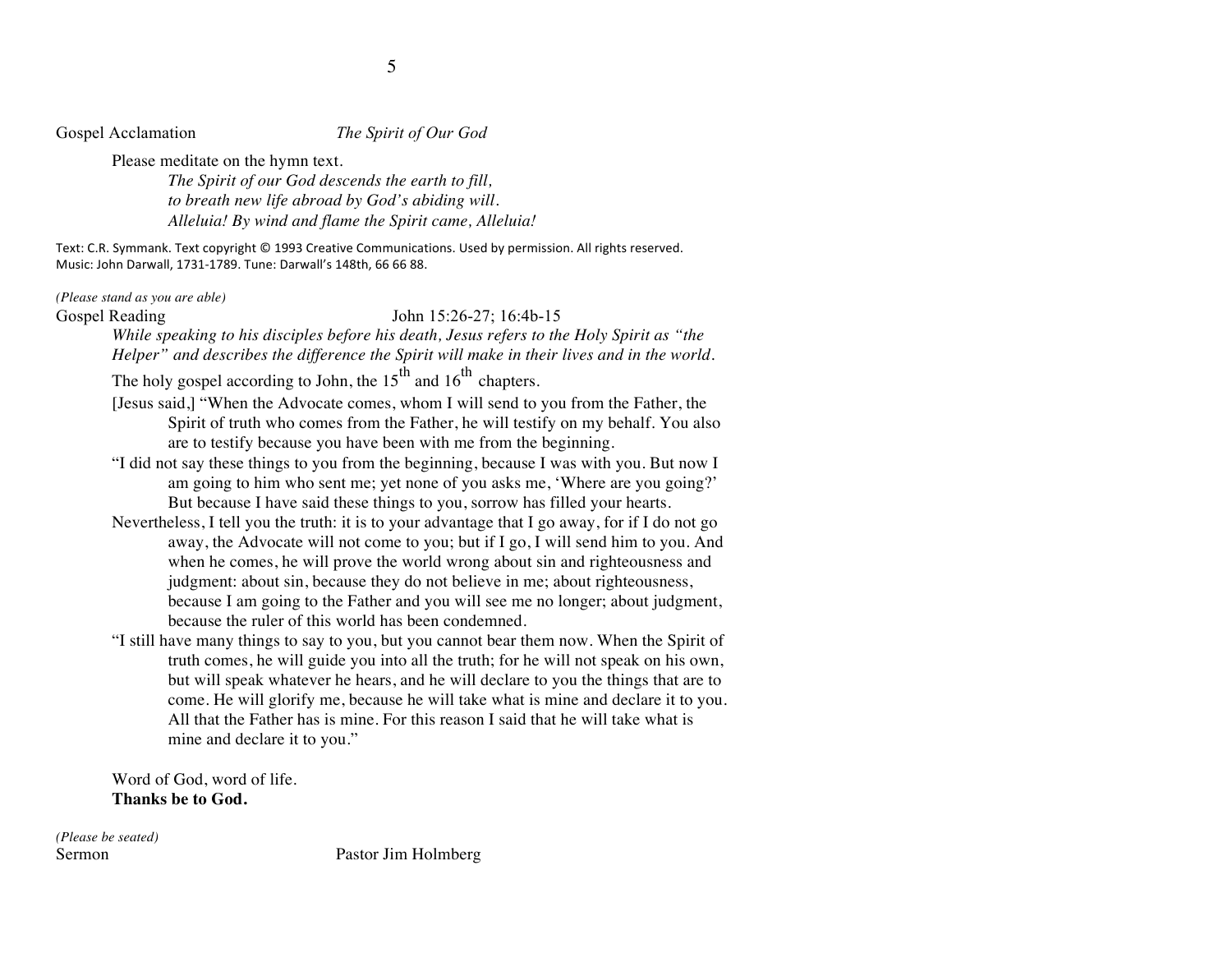#### Hymn of the Day **#800 Spirit of God, Descend upon My Heart** [Stanza 1]

Please meditate on the hymn text.

*Spirit of God, descend upon my heart; wean it from earth through all its pulses move; stoop to my weakness, strength to me impart, and make me love you as I ought to love.*

Text: George Croly, 1780-1860. Tune: Morecambe 10 10 10 10. Music: Frederick C. Atkinson, 1841-1897.

*(Please stand as you are able)*

Profession of Our Church's Faith

**We trust in God the Holy Spirit,** 

**everywhere the giver and renewer of life.**

**The Spirit justifies us by grace through faith, sets us free to accept ourselves and to love God and neighbor, and binds us together with all believers in the one body of Christ, the church.**

**The same Spirit**

**who inspired the prophets and apostles rules our faith and life in Christ through Scripture, engages us through the Word proclaimed, claims us in the waters of baptism, feeds us with the bread of life and the cup of salvation, and calls women and men to all ministries of the church.**

**In a broken and fearful world**

**the Spirit gives us courage to pray without ceasing, to witness among all peoples to Christ as Lord and Savior, to unmask idolatries in church and culture, to hear the voices of peoples long silenced, and to work with others for justice, freedom, and peace.**

**In gratitude to God, empowered by the Spirit, we strive to serve Christ in our daily tasks and to live holy and joyful lives, even as we watch for God's new heaven and new earth, praying, Come, Lord Jesus!**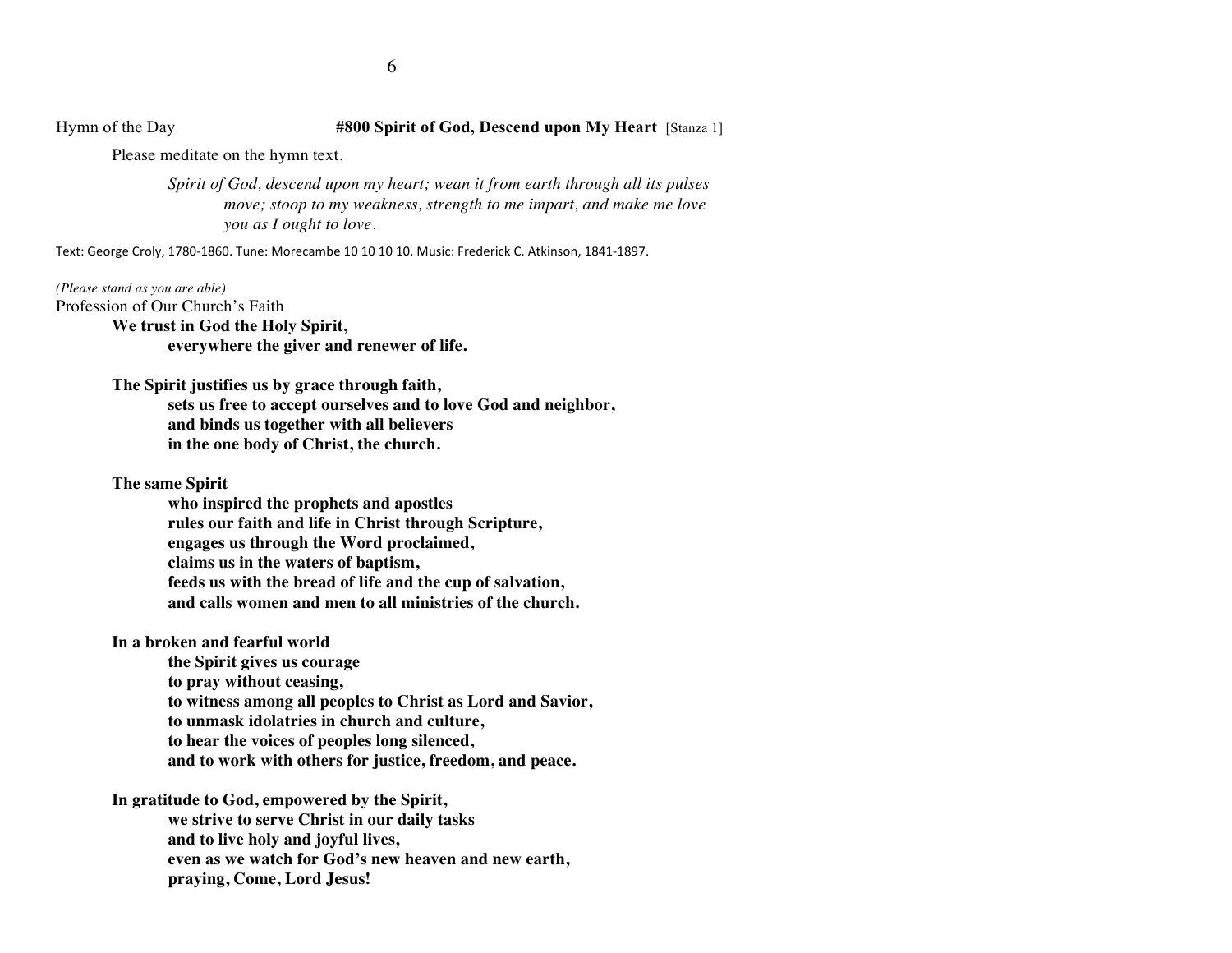**With believers in every time and place, we rejoice that nothing in life or in death can separate us from the love of God in Christ Jesus, our Lord. Glory be to the Father, and to the Son, and to the Holy Spirit. Amen.** —from *A Brief Statement of Faith*

## Prayers of Intercession

Trusting the Spirit's power, we pray for the church, the world, and all of God's creation.

...We pray to the Lord. **Lord, hear our prayer.**

Receive our prayers, gracious God, and those prayers known only to you. We ask this in the name of Jesus Christ by the power of the Holy Spirit.

#### **Amen.**

#### The Peace of Christ

As God has given us peace through Christ, so let us pass the peace of Christ to each other. The peace of the Lord be with you all.

## **And also with you.**

# *Meal*

| Musical Offering | 8:30  | <i>Hymn of Promise</i> – Natalie Sleeth, |
|------------------|-------|------------------------------------------|
|                  |       | arr. Martha Lynn Thompson – Bells Angels |
|                  | 11:00 | Holy Spirit, Living Breath of God        |
|                  |       | arr. Lloyd Larson – Grace Notes Quartet  |
|                  |       | Jacob Haase, Cello                       |

#### Offertory Prayer

- Let us Pray. God of wind, word, and fire, we bless your name this day for sending the light and strength of your Holy Spirit. We give you thanks for all the gifts, great and small, that have been poured out upon your children.
- **Accept us with our gifts to be living praise and witness to your love throughout all the earth, through Jesus Christ, who lives with you in the unity of the Holy Spirit, one God, forever. Amen.**